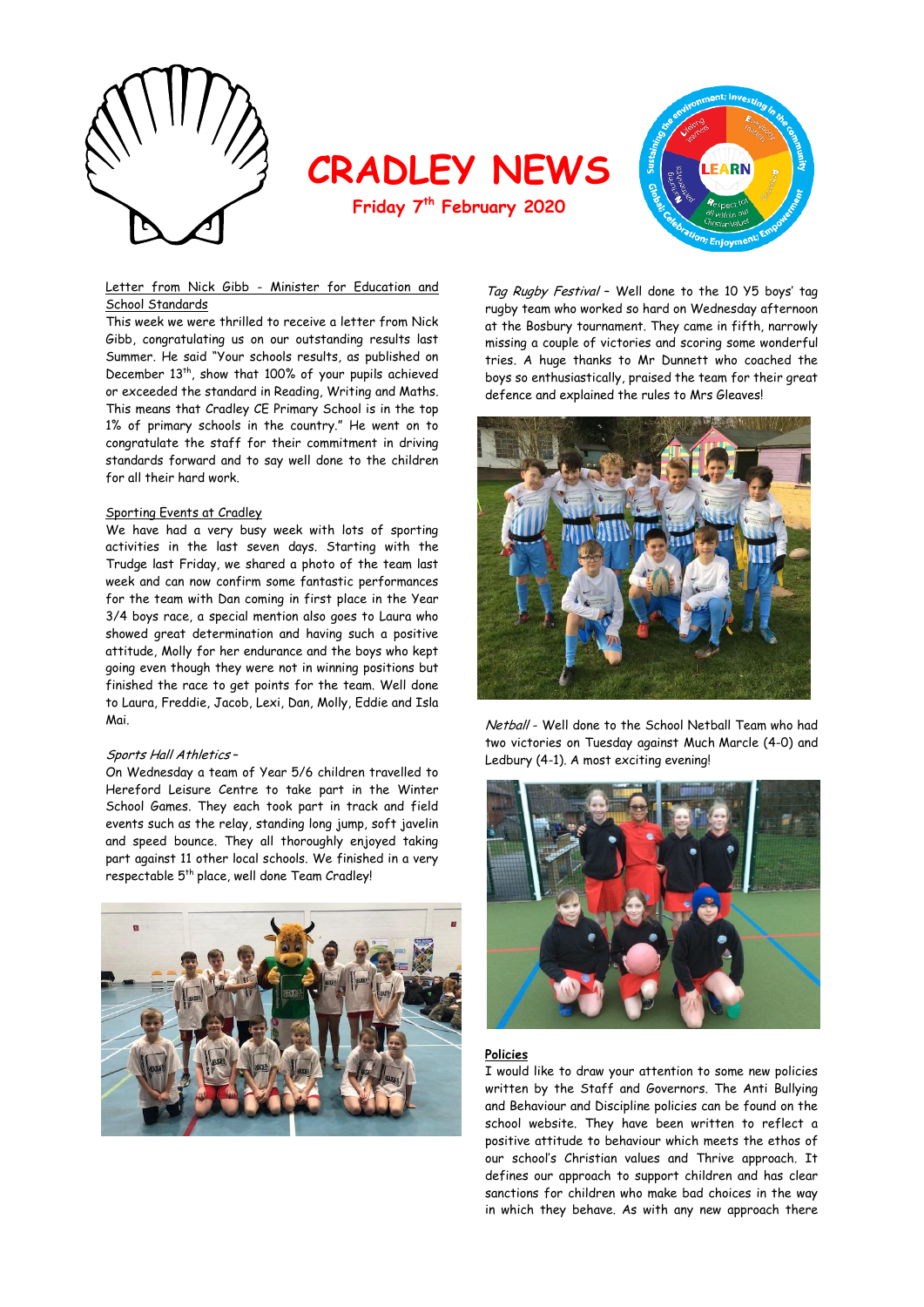are always issues we need to address and children who push the new boundaries, however most children are now showing respect for the approach, which is positive and being implemented consistently. In light of the new Anti-Bullying policy we are focussing on what bullying is and how to prevent it as part of our whole school collective worship and PSHCE sessions.

#### **Reminder!**

Our whole school food policy states that children should only bring fruit or vegetables (e.g.carrot sticks) to school for snack at break time. KS1 children are provided with a free piece of fruit and KS2 can bring some fruit into school to eat at break time. Fruit based products such as winders and fruit flakes are not allowed.

Children should have a water bottle in school every day. Juice drinks should only be drunk as part of lunch.

Please be aware that chocolate spreads, such as Nutella and some cereal bars should not be sent in packed lunches as we have children and staff in school with nut allergies.

## **E-Safety Update**

Due to the increased number of devices being brought into after school and breakfast club, we have decided that children can no longer bring in devices from home, including mobile phones or iPads. Any devices brought into school should be left in the office until the end of the day.

### **On-line Games and Apps**

Fortnite, Mine Craft, Animal Jam and Roblox are just a few examples of the games that children are known to enjoy playing. However, parents and guardians do need to consider the following:

- how age appropriate is the game's content? What might appear as an innocent children's game can often include adult themed scenes. Not all children are able to understand that this is inappropriate content or know how to remove themselves from the situation. For example Fortnite is recommended to be appropriate only for children of 12 years and over.
- how are the children interacting with other users as part of the game? Younger players will not have the judgement skills to be able to recognise that they may be interacting with strangers. Check the privacy settings and disable chatroom access.
- do you have parental access to your child's account? Games for younger children normally require a parental email to set up the game. It is worrying to learn that many children use fake email addresses to get past this security requirement when setting up their accounts.

Playing online games can be a positive experience and we would not want to stop our children enjoying these activities. However, it is so important that as care givers, we keep a regular eye on what our children are doing, that we talk to them about appropriate safety measures, how to identify possible risks and to tell an adult if they have any concerns.

## **World Book Day**

Advanced notice - on March  $5<sup>th</sup>$  we will be celebrating World Book Day. The children will be able to dress up as one of their favourite book characters.

### **Parents Evening**

Parents evening will be held on Tuesday 11<sup>th</sup> and Wednesday 12<sup>th</sup> February. You should have received an appointment time with the following teacher:

- Class 1 Mrs Robb
- Class 2 Miss George
- Class 3 and Year 4 Miss Evans
- Year 5 Mrs Gleaves
- Year 6 Mrs Paton

Parent Consultations will take place in your children's classroom with Class 5 meeting in the Hub.

### **Food Bank**

We would like to take our next donation to the Food Bank on Wednesday 12<sup>th</sup> February, If you would like to make a donation please pop it in the box in the entrance before 9-00am Wednesday. We will continue to collect for the food bank this term. Tins, packets and toiletries will be very gratefully received. All donations can be placed in the box in the foyer.

## **FOCS News**

Remember the school disco takes place tonight from 6- 8pm in the school hall. Tickets can be purchased on the door for just £2. We look forward to seeing you there! Just a reminder the next Rags 2 Riches collection is on Friday 14<sup>th</sup> February at 9am, bags have now been sent home. You can also use normal black bags if you have lots to get rid of!

#### **Nursery**

This week in Nursery we have explored the weather 'Wind'. Our story of the week this week has been 'One Winter's Day'; it's been a wonderful story to understand the power of what weather can do. On Monday Carol helped us get creative and we used straws to make our own wind and blow paint bubbles. Tuesday was a very exciting day, as it was actually really windy outside! So we all got our wellies and waterproofs on and headed out on the field, with our colourful ribbon wind streamers that Lauren helped us to make. Tuesday afternoon we used more of our colourful ribbon to decorate our hut outside in our play area, it looks great! On Wednesday we were hanging up our washing with Carol and we've been having a go at hanging them up in the correct number order. On Thursday we made hedgehogs out of playdough with Katrina; just like the hedgehog out of our story of the week. We have finished off our week with cooking on Friday where we made bread rolls that looked like hedgehogs!

## **Teeny Tots**

We are a friendly local toddler group that meets in Storridge Village Hall and occasionally at Cradley Nursery. We welcome little ones from 0-5, accompanied and supervised by their parents/carers, to stay and play. Please join us on Thursdays from 10:30-12, during term time, for a charge of £2 per family, which includes a craft activity, game, songs, snacks and drinks. Please come and join us!